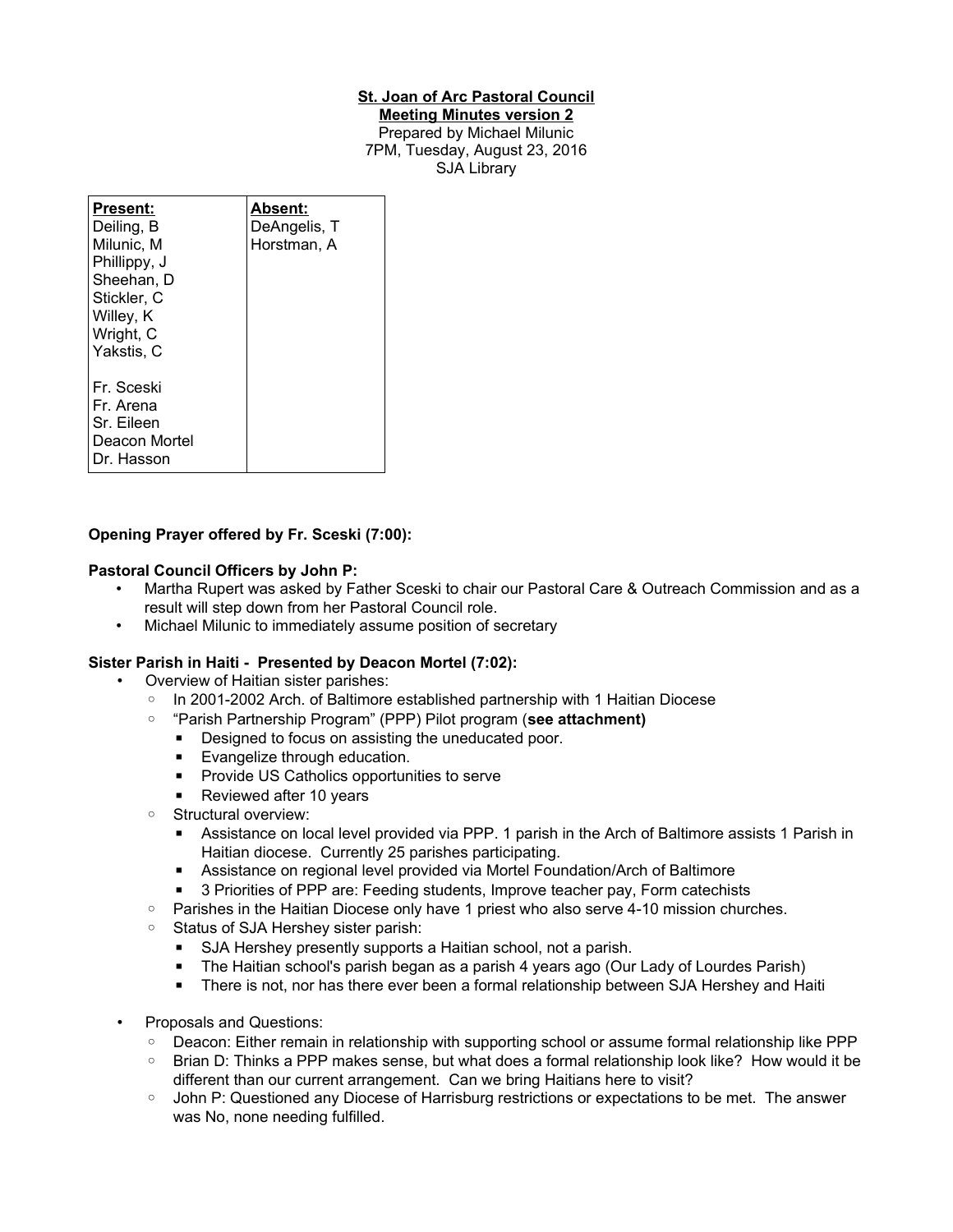- Fr. Arena: Need to be Church to the Haitians, not just philanthropists
- Fr. Sceski: In favor of supporting Haiti. The parish needs to have a formalized relationship. Inquired about informational evenings and a Haiti Committee.
- Deacon: Prior attempts at informational evenings and forming committee spurred no action. Believes the formalized relationship authorized by the Pastoral Council will generate action in the form of mission trips, which will nurture more parish interest.
- Chuck S: Advocated social media publicity
- **Parish Council voted unanimously to formalize the relationship with the sister parish and have a committee formed.**
- **Martha Rupert to be charged with publicizing. The committee is to be run and governed from within the Pastoral Care & Outreach Commission**

## **Status of SJA School by St. Eileen (8:04)**

- 2016/17 enrollment is 330. Down from 350 last year due to a drop in kindergarteners which is due to Lower Dauphin, St Catherine, and 7 Sorrows offering full day kindergarten.
- Kindergarten down to 2 classrooms instead of 3
- 2 teachers retired. 2 new teachers this year: Ms Grant and Ms. Ringebach
- Technology: A transition with the Diocese Area Wide network has required extra effort to prevent delays
- Blue Ribbon school award is a possibility this Fall
- School begins Monday 8/29

## **Increasing Parish Council members by John Phillippy (8:08)**

- Currently 10 members
- Goal to have 4 or 5 more members
- John P to solicit names from a bulletin announcement

## **Growing in Christ status by Fr. Sceski (8:10)**

- "Liturgy and Worship" Committee renamed "Spiritual Life"
- Committee Heads:
	- Spiritual Life: Joe Gusherowski
	- Pastoral Care and Outreach: Martha Rupert
	- Stewardship and Development: Rick Barger
	- Community Life: Pat Mooney
	- Evangelization and Faith Formation: TBA
- Deacon to facilitate commission leader

## **Open Discussion (8:17)**

- Michael M inquired about main Church doors being locked after 4PM. Fr. Sceski indicated it was in response to summertime cleaning crews.
- Michael M inquired whether additional handicap parking spots would be useful in an aging parish.
	- Fr. Sceski met with parish disabilities advocate, Lisa Kronmuller, on Monday 8/22--No need for additional handicap spots has been recognized.
	- Brian D questioned whether providing and publicizing extra spaces would promote use. Brian to contact Lisa to discuss options for weekend Mass handicap parking spaces in rectory parking lot.

## **Closing Prayer offered by Fr. Arena (8:24)**

## **Next Meeting:**

• Tentatively scheduled Wednesday, 10/26/16. Location TBD.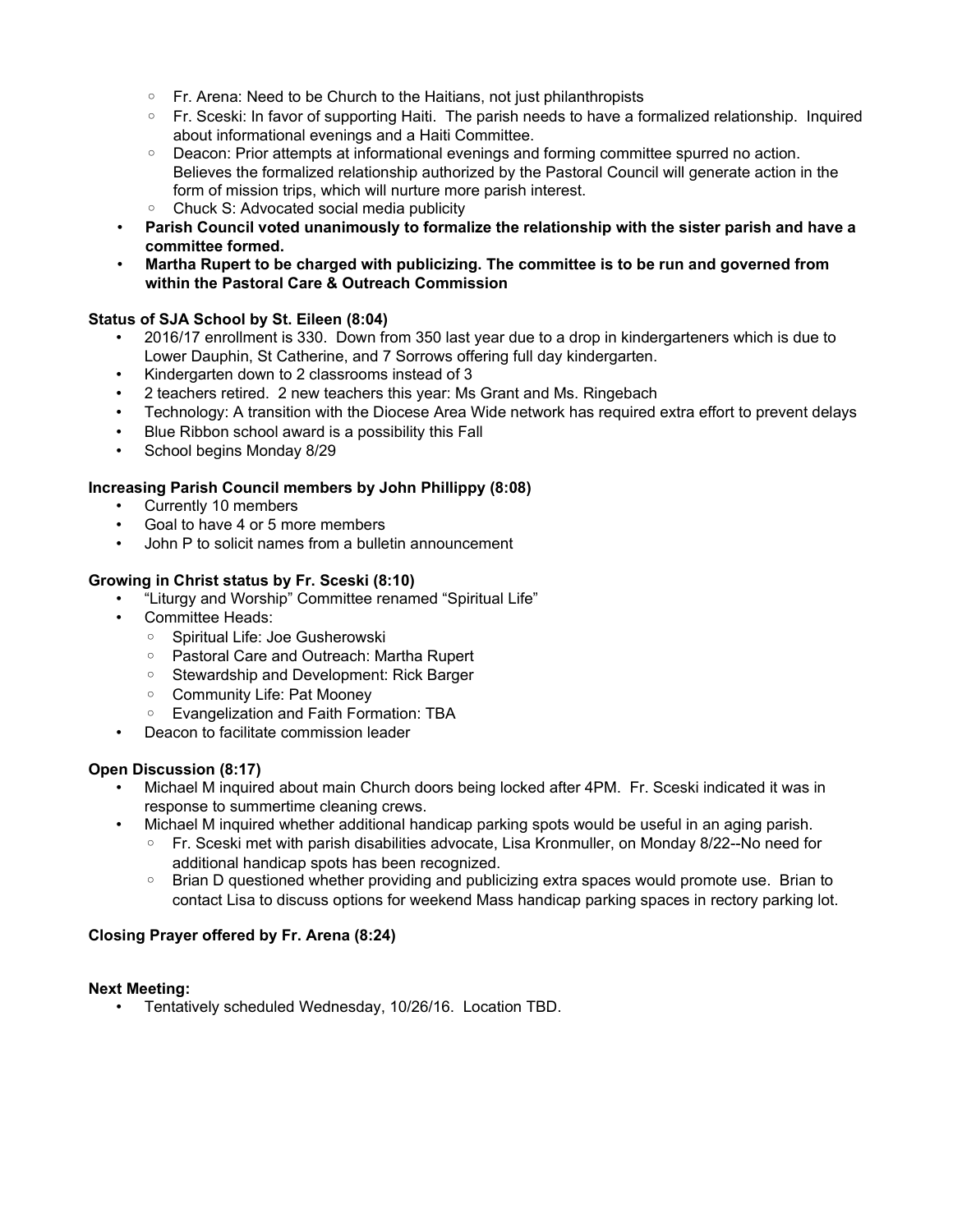# **THE PARTNERSHIPS**

## **www.archbalt.org/missions**

The parish partnership program started in 2002. By the beginning of 2011, 20 parishes in the *Archdiocese of Baltimore* are partnered with 18 parishes in the *Diocese of Gonaives* in Haiti.

**Cathedral of Mary Our Queen, Homeland Holy Trinity, Glen Burnie**

**Church of Nativity, Timonium St. Ignatius de Loyola, Ijamsville** Partner: St. Ann and St. Joachim. Labranle Immaculate Conception. Villard

**St. Agnes, Catonsville St. Ann, Hagerstown**<br> **Partner: SS. Peter and Paul. Desdunes** Partner: St. Claire in Dessalines Partner: SS. Peter and Paul, Desdunes

**St. Francis de Sales, Abingdon St. Francis Xavier, Hunt Valley**

**St. Isaac Jogues, Carney St. John the Evangelist, Hydes** Partner: St. Anthony Hermit, Poteau Partner: St. Guillaume, LaChapelle

**St. Timothy, Walkersville OL of Perpetual Help, Ellicott City** Partner: St. Jerome, Petite Riviere de l'Artibonite Partner: OL of Nativity, Verrettes

**OL of Perpetual Help, Edgewater St. Joseph, Odenton** Partner: St. Elizabeth of Hungary, Perodin Partner: St. Peter, Poteau

**SS. Peter and Paul, Cumberland Holy Family, Middletown** Partner: St. Joseph, Medor Partner: St. Martha, Marmelade

**OL of Mt. Carmel, Thurmont & Saint Mark, Fallston St. Anthony Shrine** Partner: St. Joseph, Lalomas Partner: St. Martin de Porres, Pierre-Payen

Partner: St. Laurent, Bassin-Mangnant

**St. Clare, Essex St. Elizabeth Ann Seton, Crofton** Partner: St. Francis, Desarmes Partner: OL of Mt. Carmel. Liancourt

Partner: St. Andre, L'Estere Partner: OL of Assumption, Anse Rouge

For more information on the Parish Partnership Program, please contact:

Archdiocese of Baltimore Missions Office 320 Cathedral Street Baltimore, MD 21201 410-547-5498

# **PARISH PARTNERSHIP PROGRAM**

## **www.archbalt.org/missions**

# **H e l p i n g t h e P o o r e s t o f t h e P o o r i n H a i t i**

*By raising awareness and creating lasting relationships, we can expand our efforts and do more for the people of Haiti.*



*Display about sister parish at St. Timothy's in Walkersville*

The Parish Partnership Program is an integral part of the Baltimore Outreach Program, located in the Missions Office of the Archdiocese of Baltimore.



*Sean Hackett and Judy Sikorski from St. Isaac Jogues in Baltimore visit a classroom at St. Anthony parish in Chenot, in Haiti.*

# **Building For The Future**

**It is through the building of close relationships between parishes of the Archdiocese of Baltimore and those in its sister Diocese of Gonaives that the Haiti Outreach Project hopes to accomplish its mission of support and education.**